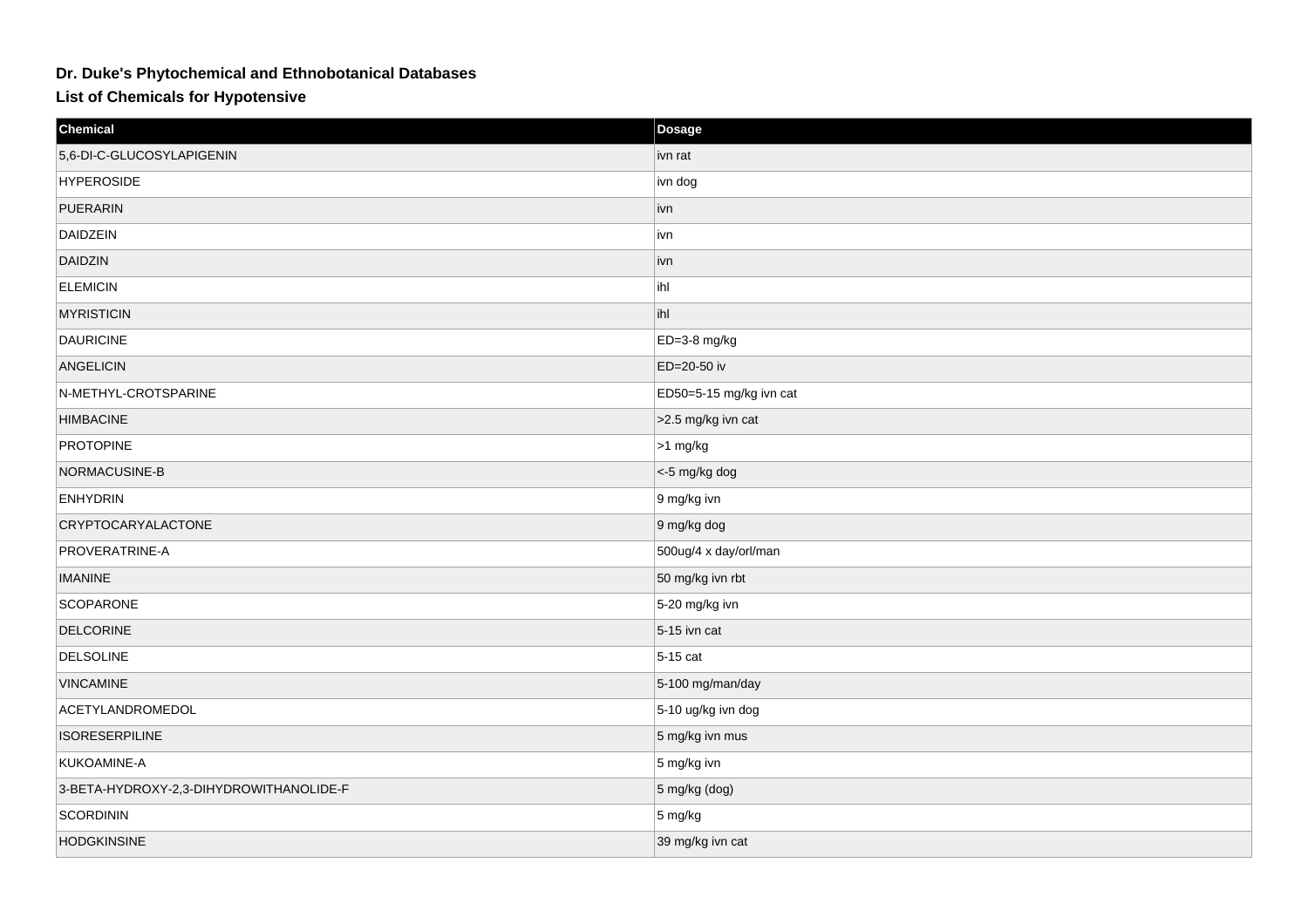| Chemical                     | Dosage                    |
|------------------------------|---------------------------|
| ZINC                         | 30 mg/day                 |
| <b>EPHEDRADINES</b>          | 3 mg/kg ivn rat           |
| <b>TRYPTOPHAN</b>            | $3$ g/day                 |
| <b>MAGNESIUM</b>             | 260-500 mg/day            |
| <b>DESERPIDINE</b>           | 250-1,000 ug/man/day      |
| <b>CHROMIUM</b>              | 200-1,000 ug              |
| TETRAMETHYL-PYRAZINE         | 20-May                    |
| <b>CODONOPSINE</b>           | 20 mg/kg cat              |
| DELTALINE                    | 20 ivn cat                |
| <b>HIMANDRIDRINE</b>         | 2.5-5 mg/kg               |
| <b>HIMBOSINE</b>             | 2.5 mg/kg ivncat          |
| <b>HIMANDRINE</b>            | 2.5 mg/kg ivn cat         |
| <b>NEFERINE</b>              | 2-6 mg/kg ivn             |
| <b>CRYPTENAMINE</b>          | 2-12 mg/1-3x day/orl/man/ |
| EPHEDRADINE-C-DIHYDROBROMIDE | 2 mg/kg ivn rat           |
| <b>ECHITAMINE</b>            | 2 mg/kg                   |
| <b>HIMGRAVINE</b>            | 19 mg/kg                  |
| NORACRONYCIDINE              | 10-20 ivn cat             |
| <b>TETRANDRINE</b>           | 10-15 mg/kg ivn rats      |
| <b>DIABOLINE</b>             | 10 rat, 15 dog            |
| <b>JATAMANSONE</b>           | 10 mg/man/day             |
| <b>FORSKOLIN</b>             | 10 mg/kg orl rat          |
| <b>OCHROPAMINE</b>           | 10 mg/kg                  |
| <b>OCHROPINE</b>             | 10 mg/kg                  |
| <b>DELCOSINE</b>             | 10 ivn cat                |
| <b>FIBER</b>                 | 10 g/man/day/orl          |
| EPHEDRADINE-A-DIHYDROBROMIDE | 1.5-1.8 mg/kg ivn rat     |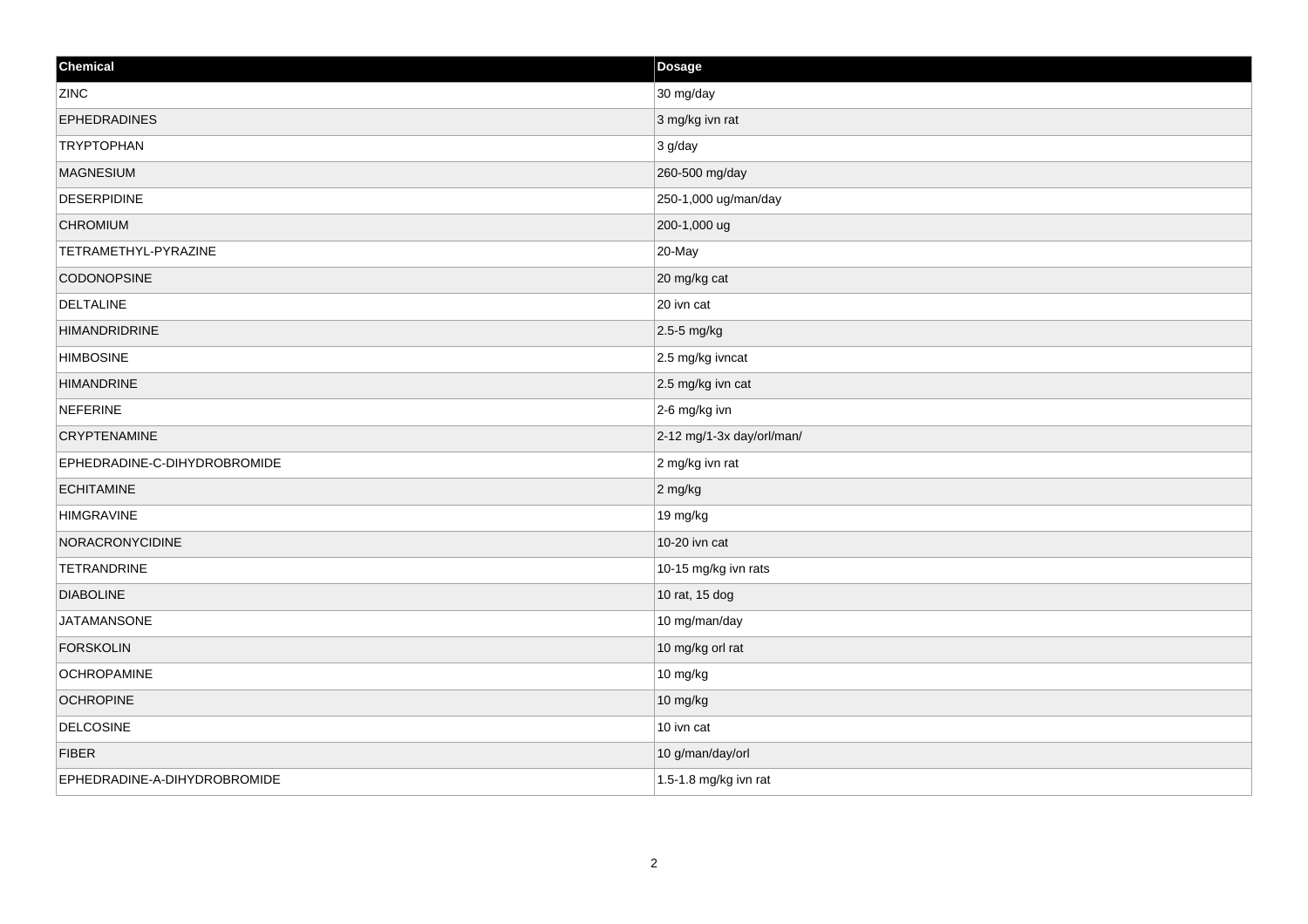| Chemical                     | Dosage               |
|------------------------------|----------------------|
| ALSEROXYLON                  | 1-4 mg/man/day       |
| AKUAMMINE                    | 1-15 mg/kg ivn dog   |
| 6-SHOGAOL                    | 1-100 ug/kg          |
| 6-GINGEROL                   | 1-100 ug/kg          |
| <b>BERBAMINE</b>             | 1-10 ivn cat         |
| GAMMA-AMINOBUTYRIC-ACID      | 1,000-4,000 mg/day   |
| <b>GABA</b>                  | 1,000-4,000 mg/day   |
| ASCORBIC-ACID                | 1,000 mg/man/day     |
| HOVEINE-HCL                  | 1 mg/kg ivn dog      |
| <b>SARRACINE</b>             | 1 mg/kg ivn          |
| PIPERINE                     | 1 mg/kg iv dog       |
| <b>OBAMEGINE</b>             | 1 mg/kg              |
| CALCIUM                      | 1 g/day              |
| <b>ETHANOL</b>               | 1 drink/day          |
| COLEONOL                     | 0.5 mg/kg ivn cat    |
| <b>GAMBIRINE</b>             | 0.2-10 mg/kg ipr     |
| EPHEDRADINE-B-DIHYDROBROMIDE | 0.1-3 mg/kg ivn rat  |
| CARPAINE-HCL                 | 0.01-0.02 mg/man/day |
| <b>ACONITINE</b>             | 0.01 mg/kg scu cat   |
| PHAEANTHINE                  |                      |
| <b>CINNAMOYLHISTAMINE</b>    |                      |
| <b>JATRORRHIZINE</b>         | ц,                   |
| <b>BERGAPTEN</b>             |                      |
| PTEROSTILBENE                | ÷.                   |
| EPIMEDOSIDE-A                |                      |
| <b>CINCHOPHYLLAMINE</b>      | --                   |
| LYCORINE                     | --                   |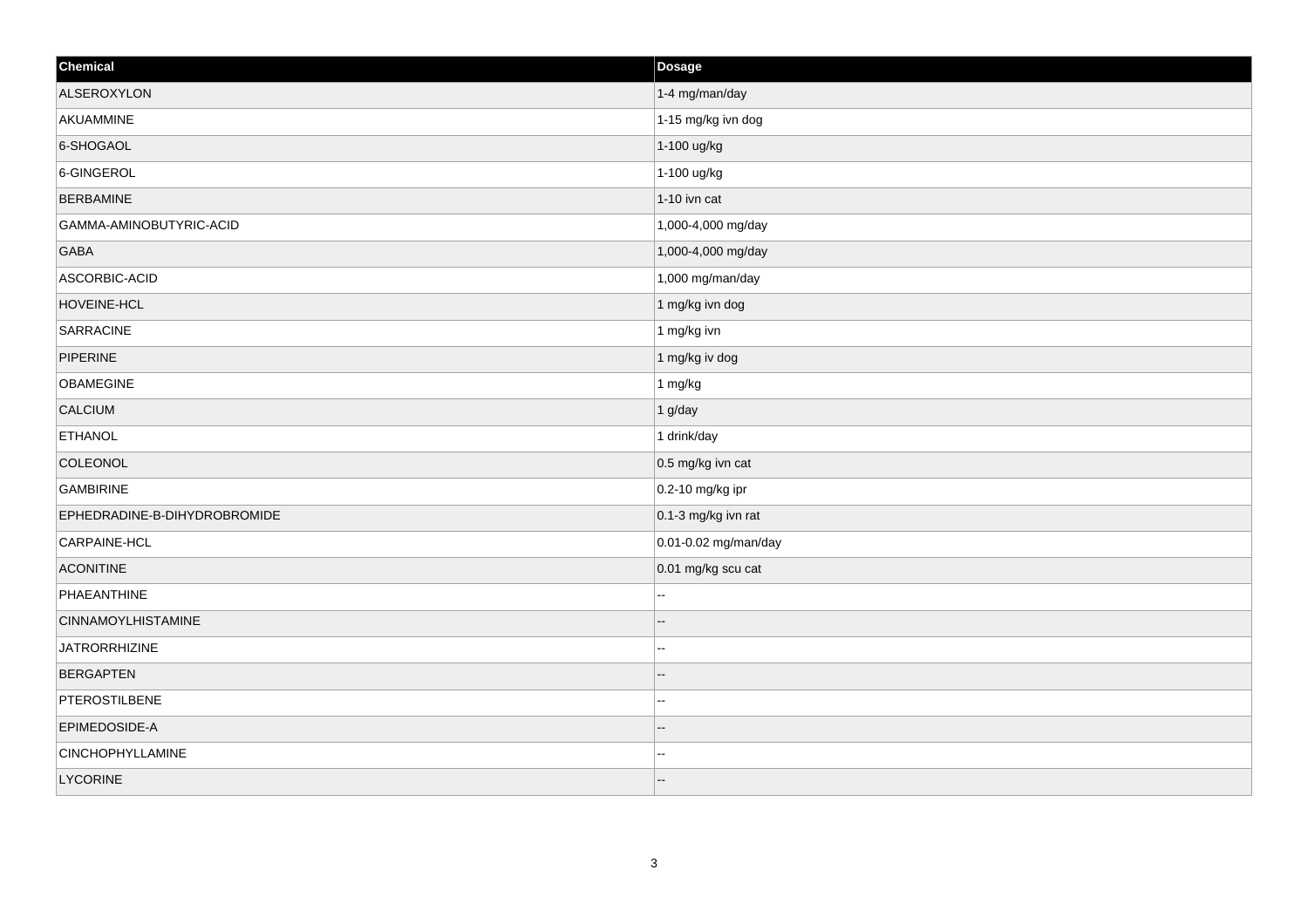| Chemical                 | Dosage |
|--------------------------|--------|
| CASIMIROEDINE            | −−     |
| SALSOLINE                |        |
| GARRYINE                 | --     |
| (+)-AROMOLINE            | --     |
| URSOLIC-ACID             |        |
| MORACENIN-C              | --     |
| CONDELPHINE              | --     |
| <b>THALICARPINE</b>      |        |
| <b>HAEMANTHAMINE</b>     | --     |
| ACANTHOIDINE             | --     |
| DAIDZEN                  | --     |
| <b>VINCAINE</b>          | --     |
| <b>HYDROXYACANTHINE</b>  | ۵.     |
| (-)-APOGLAZIOVINE        |        |
| <b>ISOPSORALEN</b>       |        |
| <b>ASTRAGALIN</b>        |        |
| PROTOVERATRINE           | --     |
| POLYDATIN                |        |
| LEUCOANTHOCYANIDINS      |        |
| CALPURNINE               |        |
| <b>RESERPINE</b>         |        |
| FRITIMINE                |        |
| MENADIONE                | --     |
| COCAINE                  |        |
| SINOMENINE               | --     |
| <b>GERMINE</b>           |        |
| 3-ALPHA-DIHYDROCADAMBINE | --     |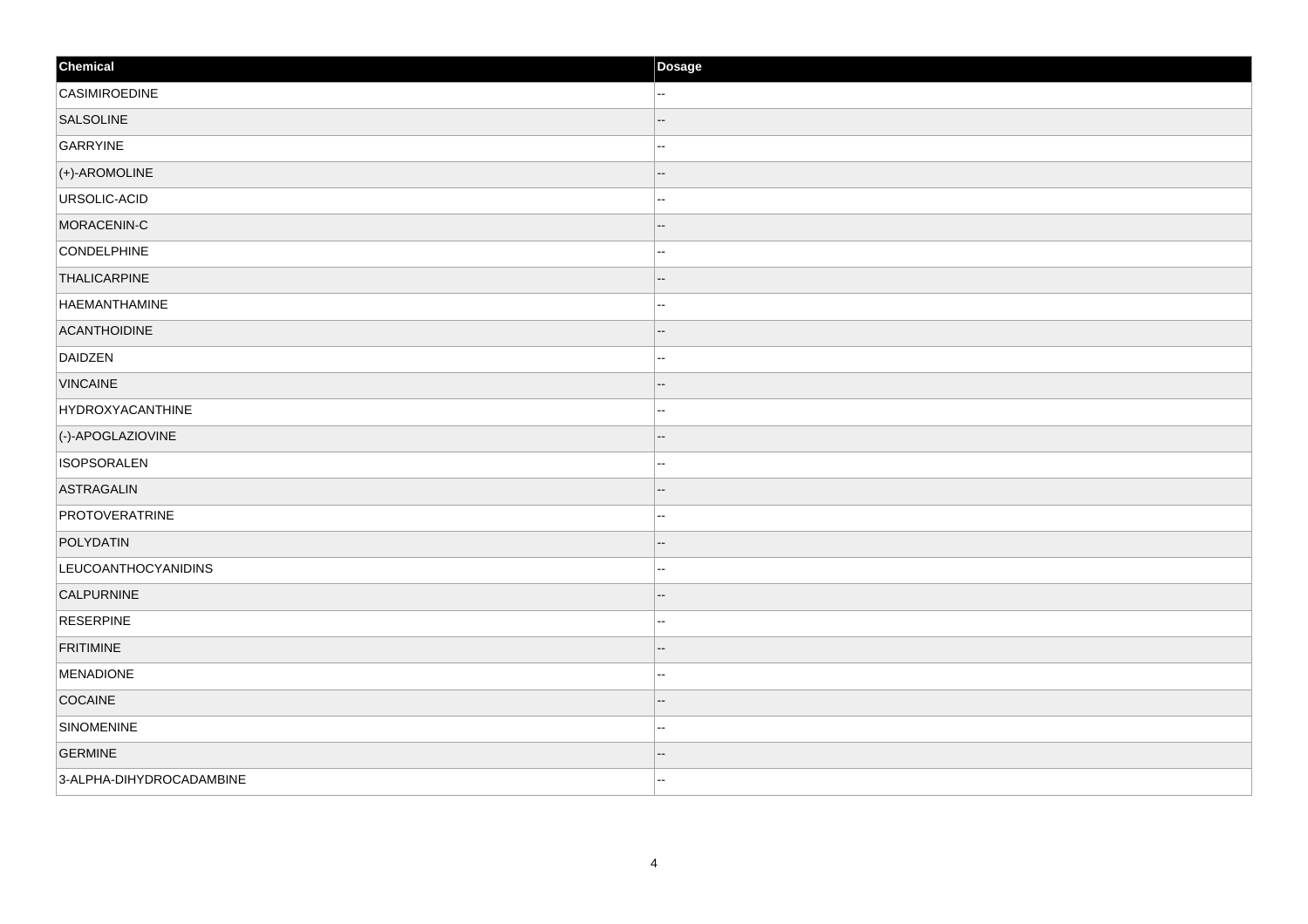| Chemical                           | Dosage |
|------------------------------------|--------|
| N-ALPHA, N-ALPHA-DIMETHYLHISTAMINE | --     |
| <b>CRYPTOLEPINE</b>                | ц,     |
| <b>TUBOCURARINE</b>                |        |
| AKUAMMIDINE                        | ц,     |
| <b>OLEUROPEIN</b>                  |        |
| DEOXYNUPHARIDINE                   | .,     |
| PHYLLOQUINONE                      | --     |
| LAUDANOSINE                        | --     |
| KAEMPFEROL-4'-O-GLUCOSIDE          | --     |
| BOLDINE-METHOCHLORIDE              | ц,     |
| <b>ETOPOSIDE</b>                   |        |
| MACUSINE-B                         | --     |
| <b>CHAKSINE</b>                    | н.     |
| SCOPARIN                           | --     |
| <b>GELSEMICINE</b>                 | --     |
| ANONAINE                           | ц,     |
| MULBERROFURAN-C                    |        |
| CORYNANTHEDINE                     | н.     |
| <b>THALIDASINE</b>                 |        |
| HIMANDRAVINE                       |        |
| <b>ACHYRANTHINE</b>                |        |
| O-(4-METHOXYPHENYL)-DAURICINE      | ц,     |
| <b>VINCEINE</b>                    |        |
| ANGIOTENSIN                        | --     |
| <b>IBOGAMINE</b>                   |        |
| AVISAN                             | --     |
| NAPELLINE                          | --     |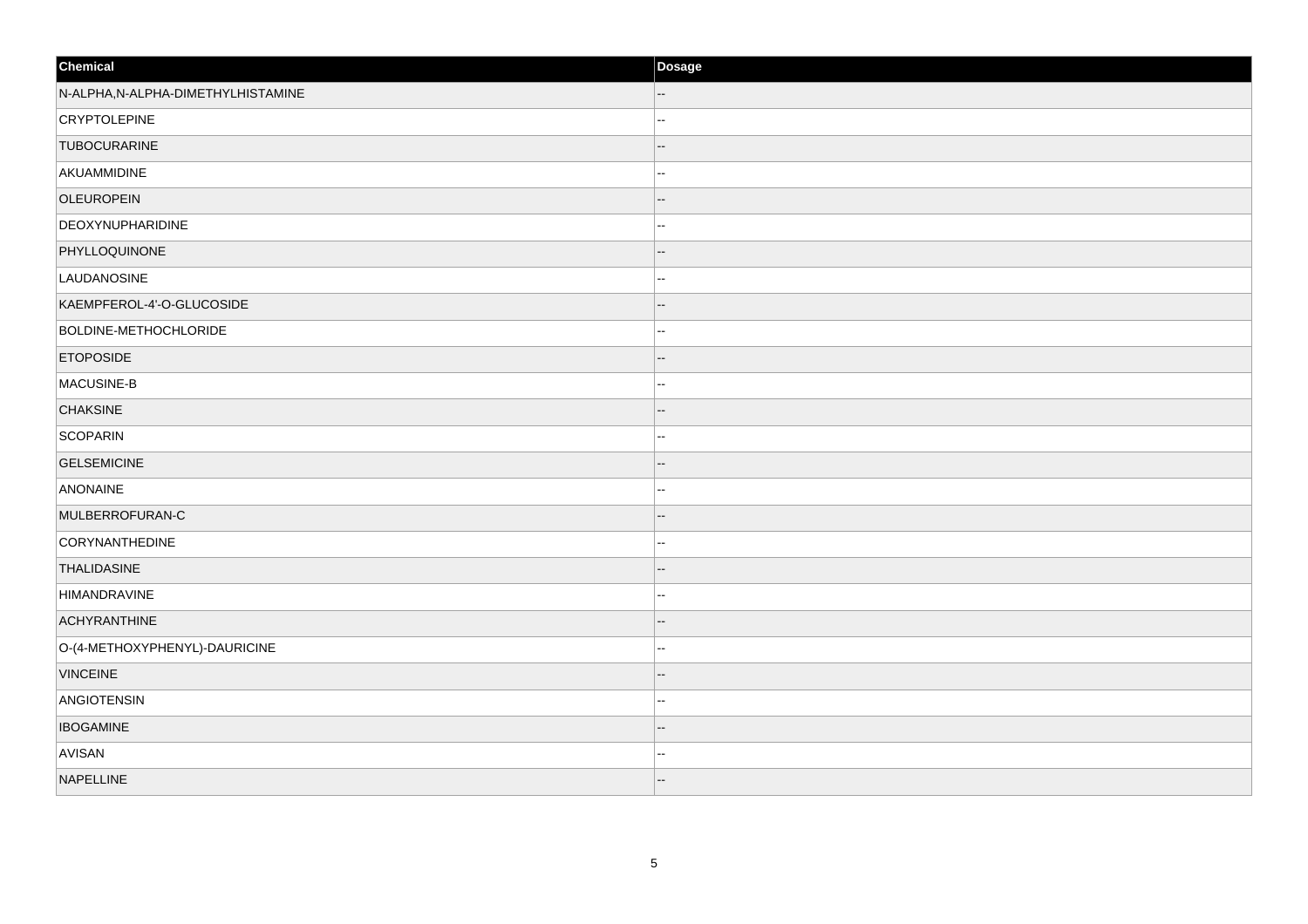| Chemical               | Dosage                   |
|------------------------|--------------------------|
| <b>LIMACINE</b>        | н.                       |
| CANESCINE              |                          |
| AJMALININE             | --                       |
| METHOTHALISTYLINE      | $\overline{\phantom{a}}$ |
| COCCULINE              | --                       |
| SUDACHIIN-A            | --                       |
| <b>GERMITRINE</b>      | щ.                       |
| <b>CUCURBITOCITRIN</b> | --                       |
| VALERIC-ACID           | --                       |
| ALBANOL-A              | --                       |
| PAEONIFLORIN           | $- -$                    |
| PLATYCODIN             | --                       |
| <b>ELENOLIDE</b>       | --                       |
| SANGUINARINE           | --                       |
| KRYPTONINE             | --                       |
| <b>BROMELAIN</b>       | --                       |
| <b>QUERCITRIN</b>      | --                       |
| FENUGREEKINE           | --                       |
| VASICINONE             | --                       |
| <b>MAGNOFLORINE</b>    | --                       |
| <b>CHELERYTHRINE</b>   | --                       |
| SCOPOLETIN             | $- -$                    |
| <b>GENTIANIDINE</b>    | --                       |
| $1,8$ -CINEOLE         | --                       |
| <b>CHRYSIN</b>         | $- -$                    |
| MULBERROFURAN-G        |                          |
| CORYNANTHINE           | ۰.                       |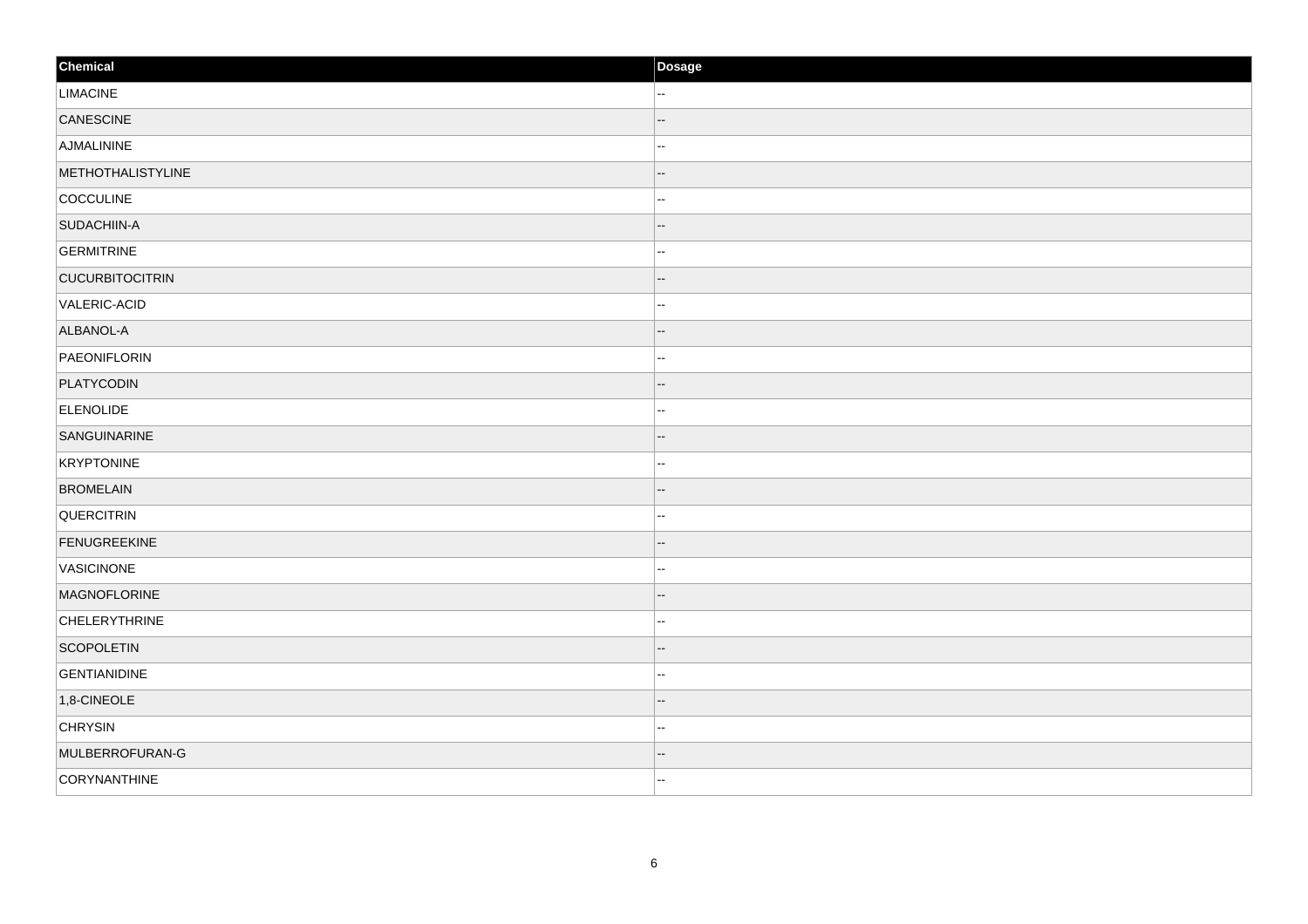| Chemical                    | Dosage                   |
|-----------------------------|--------------------------|
| <b>THALISTYLINE</b>         | $\overline{\phantom{a}}$ |
| ACORIC-ACID                 | --                       |
| <b>OBAKULATONE</b>          | --                       |
| VITEXIN                     | −−                       |
| <b>IBOGAINE</b>             |                          |
| APIGENIN                    | --                       |
| <b>DIHYDROCORYNANTHEINE</b> | --                       |
| NARWEDINE                   | --                       |
| <b>ISOTHIOCYANATE</b>       | --                       |
| BENZYL-BENZOATE             | щ.                       |
| PRURIENININE                |                          |
| EPHEDRAN                    | --                       |
| 3-N-BUTYL-PHTHALIDE         | $-$                      |
| LOBELINE                    | --                       |
| CARPAINE                    | --                       |
| <b>RHOMITOXIN</b>           | -−                       |
| <b>ATISINE</b>              |                          |
| MITRAPHYLLINE               | --                       |
| <b>TAZETTINE</b>            | $-$                      |
| <b>GLAUCINE</b>             | ۵.                       |
| 6-METHOXY-BENZOLINONE       | --                       |
| NEOGERMITRINE               | --                       |
| <b>CURCUMIN</b>             |                          |
| VERTICILLATINE              | --                       |
| <b>HOVEINE</b>              | --                       |
| PEIMINE                     | --                       |
| <b>IBOXYGAINE</b>           | $\overline{\phantom{a}}$ |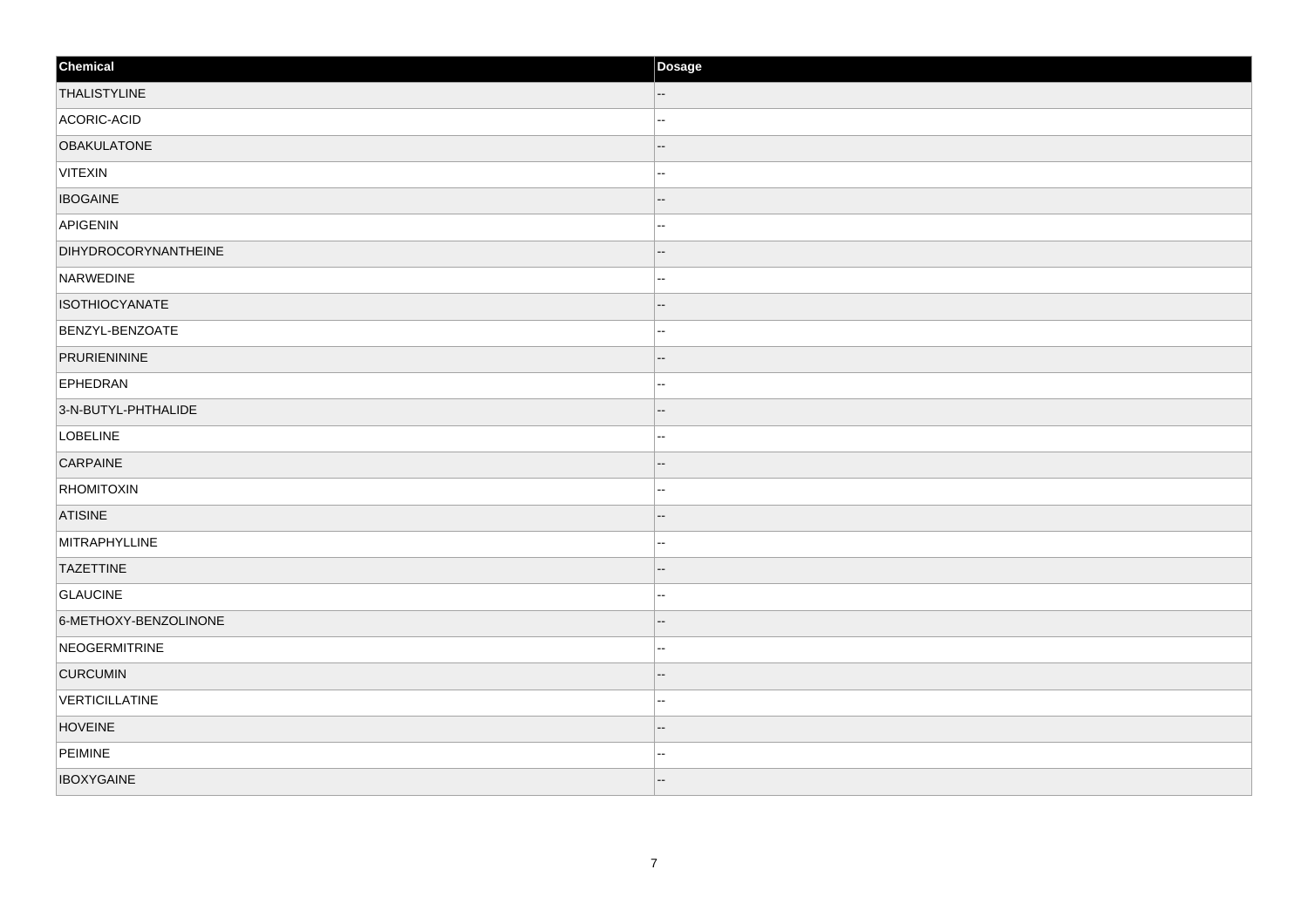| Chemical                        | Dosage |
|---------------------------------|--------|
| APODINE                         | н.     |
| PLUMBAGIN                       |        |
| <b>EMETINE</b>                  | ÷      |
| <b>GINSENOSIDES</b>             | --     |
| KUWANON-G                       |        |
| <b>BULBOCAPNINE</b>             |        |
| RAUVOLFINE                      | н.     |
| MAHUANNIN-B                     |        |
| <b>CHOLINE</b>                  |        |
| <b>SERPENTINE</b>               | --     |
| <b>GERMANITRINE</b>             | ш,     |
| 12-(4'-METHOXYPHENYL)-DAURICINE |        |
| <b>CRYOGENINE</b>               | н.     |
| <b>TOCOPHERYLQUINONE</b>        |        |
| <b>HIMBELINE</b>                | .,     |
| ADIANTIFOLINE                   | --     |
| <b>VOBTUSINE</b>                |        |
| PEIMUSIDE                       |        |
| DL-DEMETHYLCOCLAURINE           | ä,     |
| RUSCOSIDE-B                     |        |
| JATEORRHIZINE                   | н.     |
| <b>BERBERINE</b>                |        |
| PTEROPHINE                      | .,     |
| EPIMEDOKOREANOSIDE-II           | --     |
| <b>SUBAPHYLLIN</b>              | ц,     |
| LUTEIDINE                       |        |
| CASIMIDENE                      | --     |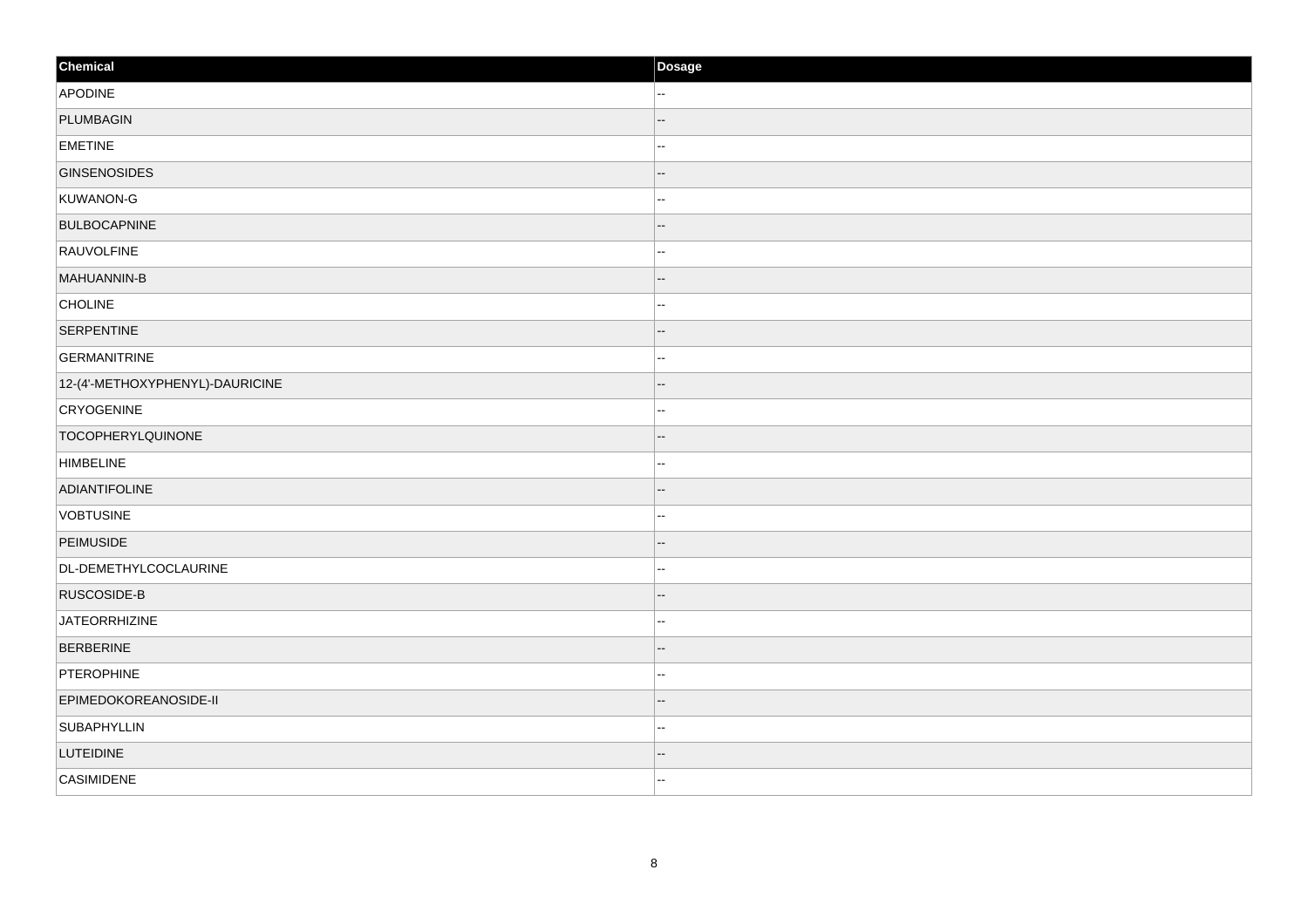| Chemical                       | Dosage                   |
|--------------------------------|--------------------------|
| <b>RUTIN</b>                   |                          |
| GAMMA-LINOLENIC-ACID           | ä,                       |
| OLEANOLIC-ACID                 | --                       |
| MONTANINE                      | ц,                       |
| COLUMBAMINE                    |                          |
| GRAYANOTOXIN-I                 | --                       |
| <b>VINCADIFFORMINE</b>         |                          |
| <b>HYDRASTINE</b>              |                          |
| ANDROMEDOTOXIN                 |                          |
| <b>ZINGERONE</b>               | ÷                        |
| <b>ISOGERMIDINE</b>            |                          |
| L-DOPA                         |                          |
| CALLIGONINE                    |                          |
| RECANESCINE                    | --                       |
| <b>FRITILLARINE</b>            |                          |
| BENZYL-ACETATE                 |                          |
| <b>MATRINE</b>                 |                          |
| <b>CINNAMALDEHYDE</b>          |                          |
| SILICINE                       |                          |
| <b>GERMIDINE</b>               | .,                       |
| 13-HYDROXYLUPANINE             |                          |
| N,N-DIMETHYLTETRANDRINE-IODIDE | ц,                       |
| <b>HIMGALINE</b>               |                          |
| AJMALINE                       | --                       |
| <b>OCOTEINE</b>                |                          |
| <b>DENDROBINE</b>              | --                       |
| PHORATOXIN                     | $\overline{\phantom{a}}$ |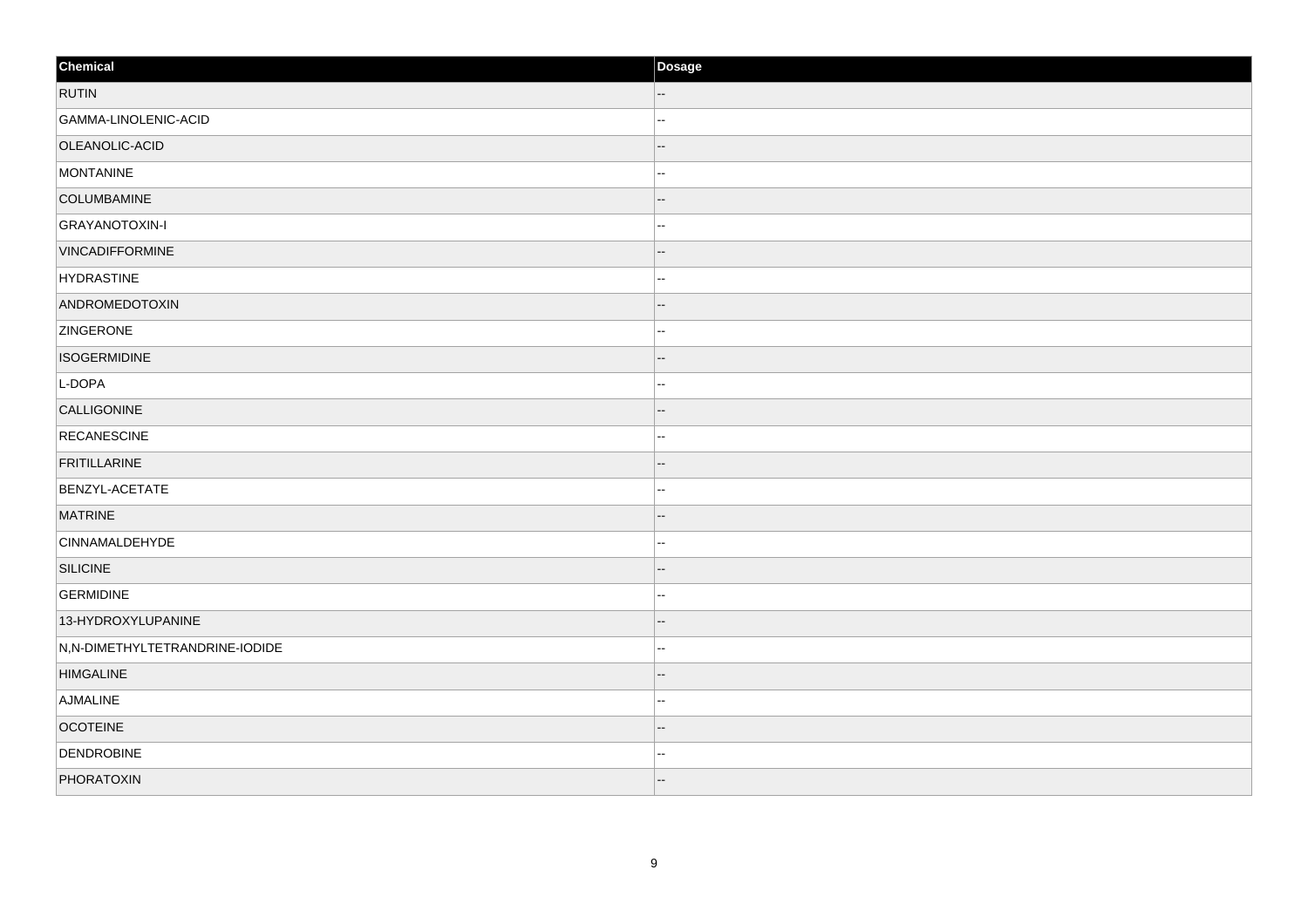| Chemical                  | Dosage |
|---------------------------|--------|
| EICOSAPENTAENOIC-ACID     | н.     |
| ADENOSINE                 |        |
| KAEMPFEROL                | --     |
| <b>BETA-ERYTHROIDINE</b>  | --     |
| PTERYXIN                  | --     |
| ERVINE                    | --     |
| <b>CINCHOPHYLLINE</b>     | Ц.     |
| <b>MACHILINE</b>          |        |
| <b>CEVINE</b>             | --     |
| <b>GEISSOSPERMINE</b>     |        |
| $(+)$ -HERNANDEZINE       |        |
| <b>ISORHYNCHOPHYLLINE</b> |        |
| MORACENIN-D               | ٠.     |
| CONOPHARYNGINE            |        |
| THALICMINE                |        |
| <b>HELIOTRINE</b>         |        |
| ACETYL-CHOLINE            | --     |
| NUPHARINE                 |        |
| HYPERIN                   | --     |
| ANGELICOTOXIN             |        |
| (-)-CANADINE              |        |
| <b>ISOQUERCITRIN</b>      | --     |
| <b>ATHONIN</b>            | ۵.     |
| <b>PROTOVERINE</b>        | --     |
| FERULOYLHISTAMINE         | --     |
| <b>LIENSININE</b>         |        |
| CANADINE                  | ۰.     |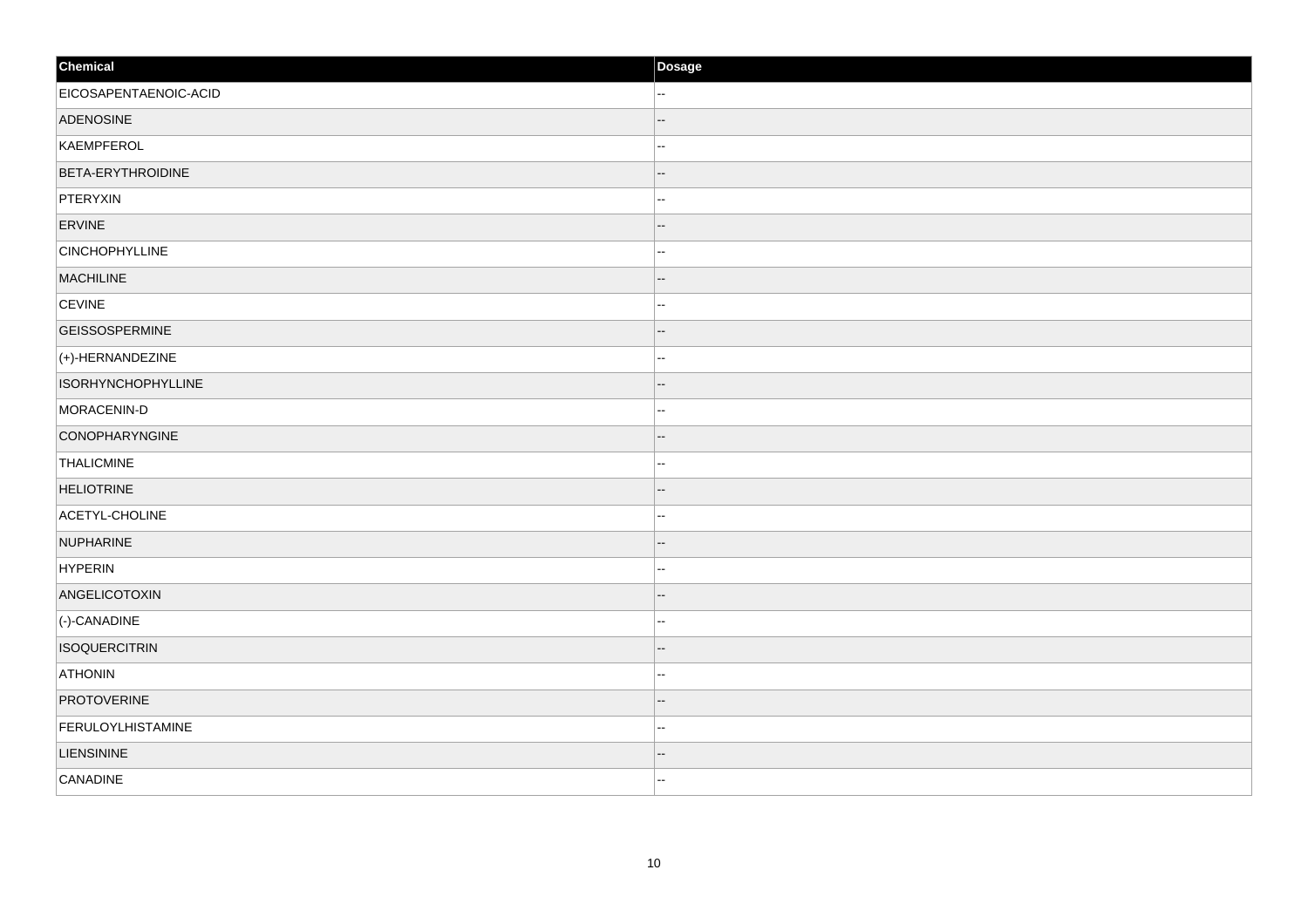| Chemical                  | Dosage |
|---------------------------|--------|
| <b>IRISTECTORIGENIN-A</b> |        |
| MENISPERINE               |        |
| COCCULIDINE               |        |
| SPIROCHIN                 |        |
| <b>GERMINITRINE</b>       |        |
| N-METHYL-CORIDINE         |        |
| <b>CUACHICHICINE</b>      |        |
| <b>USARMINE</b>           | .,     |
| <b>HISTAMINE</b>          |        |
| ALANTOLACTONE             |        |
| <b>OXYCANTHINE</b>        |        |
| ELENOLIC-ACID             |        |
| NARCEINE                  |        |
| KAEMPFEROL-4'O-GLUCOSE    | --     |
| <b>BRAHMINE</b>           |        |
| QUEBRACHINE               | н.     |
| EUCALYPTOL                |        |
| VASICINOL                 |        |
| <b>CHEBULIN</b>           |        |
| <b>GELSEMINE</b>          |        |
| APOGLAZIOVINE             |        |
| POTASSIUM                 | ц,     |
| MULBERROFURAN-F           |        |
| CORYNANTHEINE             | --     |
| <b>THALIRACEBINE</b>      |        |
| O-ETHYLFANGCHINOLINE      | --     |
| DEHYDRO-BETA-ERYTHROIDINE | --     |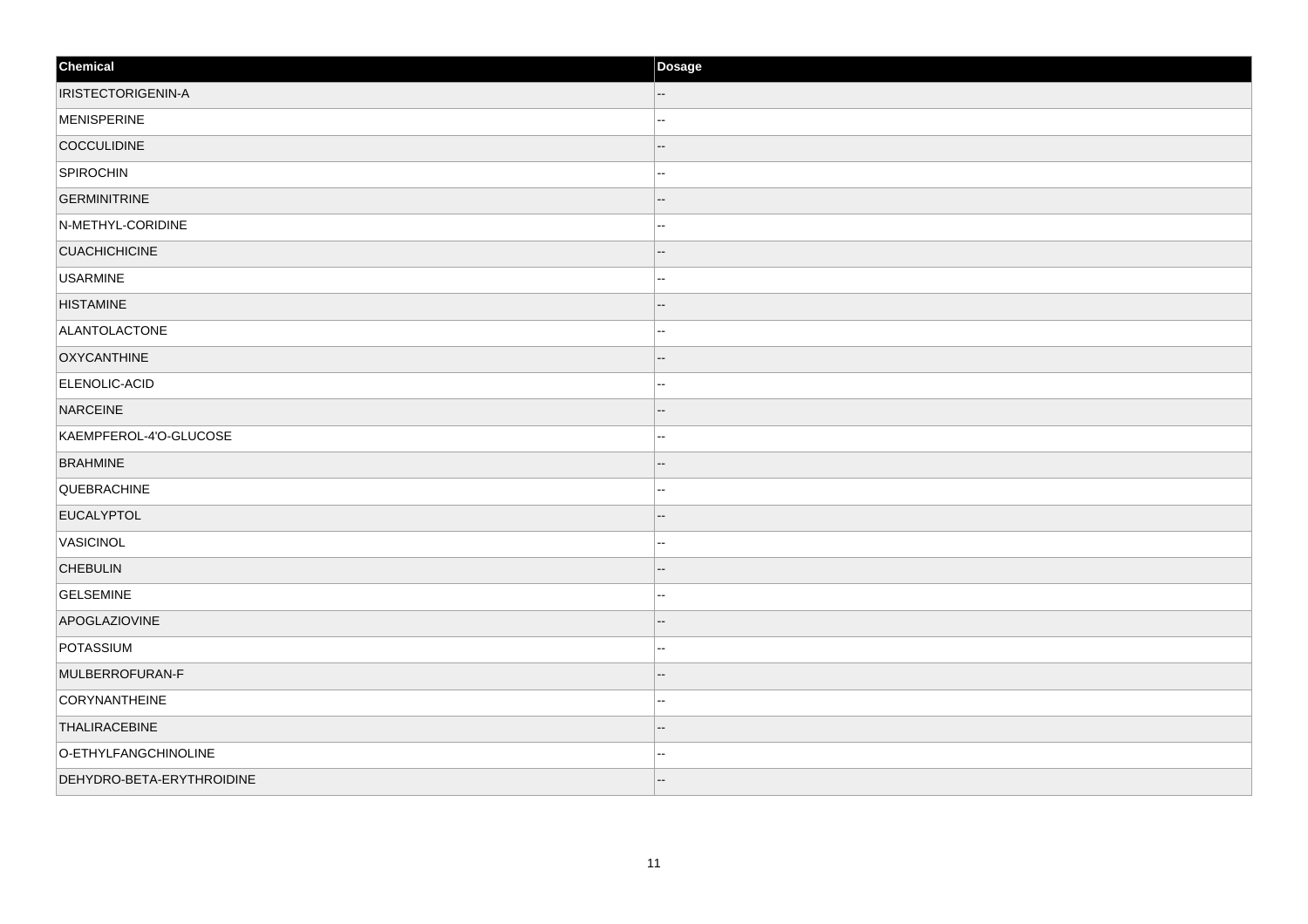| Chemical                           | Dosage   |
|------------------------------------|----------|
| <b>VININE</b>                      | н.       |
| HYPOXANTHINE-9-L-ARABINOFURANOSIDE |          |
| ANKORINE                           | ц,       |
| <b>ISOTETRANDRINE</b>              | --       |
| <b>BAICALIN</b>                    | --       |
| PROVERATRINE-B                     | --       |
| <b>EPHEDRADRINE</b>                | ż.       |
| 5-METHOXY-N,N-DIMETHYLTRYPTAMINE   |          |
| <b>LINETTINE</b>                   | .,       |
| CARANINE                           |          |
| <b>RETRORSINE</b>                  |          |
| <b>MITRAGYNINE</b>                 |          |
| <b>TABERSONINE</b>                 |          |
| GINGEROL                           |          |
| <b>CULARINE</b>                    |          |
| VANILLOYLCEVINE                    |          |
| HOMOHARRINGTONINE                  |          |
| ALPHA-LINOLENIC-ACID               |          |
| PALMATINE                          | --       |
| <b>DICHROIDINE</b>                 |          |
| APO-N-METHYLCROTSPARINE            |          |
| PLATYPHYLLINE                      |          |
| <b>ELLIPTICINE</b>                 |          |
| LYCORENINE                         |          |
| <b>BUFOTENIDINE</b>                | <b>.</b> |
| QUINIDINE                          |          |
| <b>FETIDINE</b>                    | --       |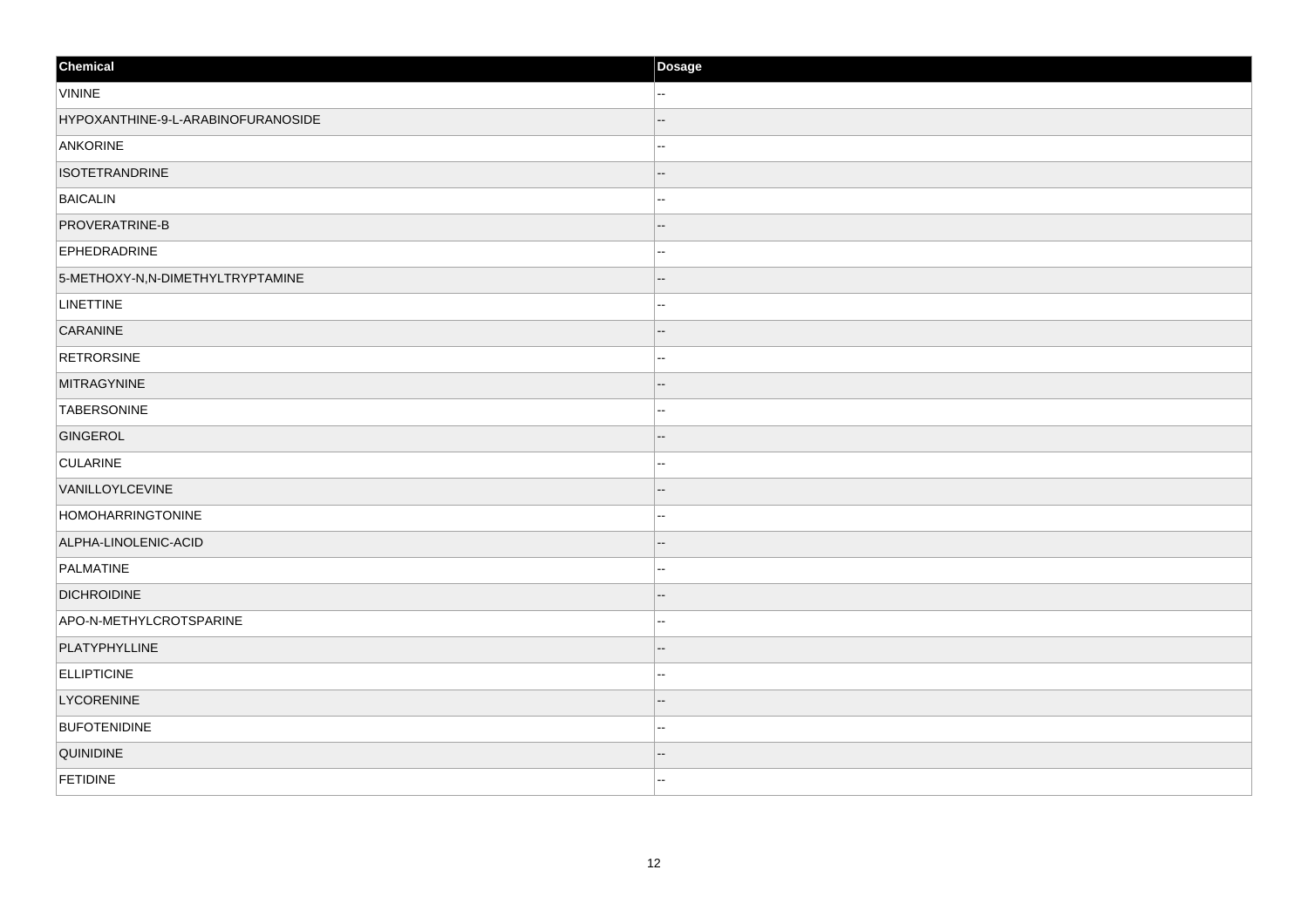| Chemical                 | Dosage |
|--------------------------|--------|
| MAHUANNIN-A              |        |
| <b>CHELIDONINE</b>       | ш,     |
| SENECIONINE              |        |
| <b>GENTIANINE</b>        |        |
| 1-ETHYL-BETA-CARBOLINE   |        |
| CORONARIDINE             |        |
| MURICATIN-A              |        |
| CRINAMINE                | .,     |
| THALRUGOSAMINE           |        |
| <b>ACTEIN</b>            |        |
| VOACANGINE               |        |
| <b>IBOGALINE</b>         |        |
| PEIMISIDINE              |        |
| DIMETHYLROLOBINE-IODIDE  | --     |
| RUSCOSIDE-A              |        |
| PSORALEN                 | н.     |
| EPIMEDOKOREANOSIDE-I     |        |
| VANADIUM                 |        |
| <b>LUPEOL</b>            |        |
| RHYNCHOPHYLLINE          | ÷      |
| <b>GAMBIRININE</b>       |        |
| <b>BERBERASTINE</b>      | ц,     |
| MONOCROTALINE            |        |
| COLFORSIN                | -−     |
| GRAYANOTOXIN             |        |
| 6-METHOXYBENZOXAZOLINONE | --     |
| NOR-MACUSINE             | --     |